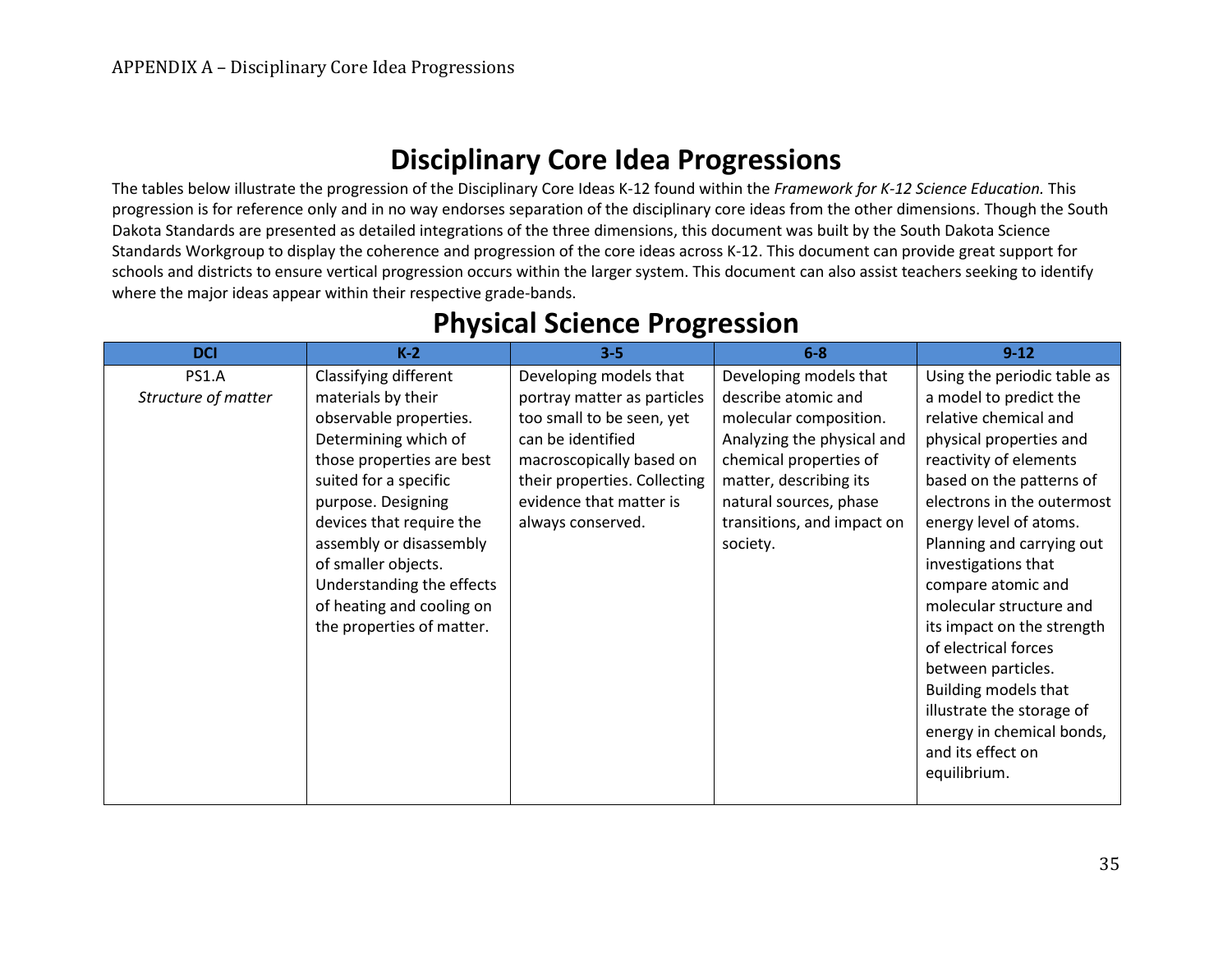| <b>PS1.B</b><br><b>Chemical reactions</b> | Using evidence to<br>determine if a change<br>caused by heating or<br>cooling can be reversed. | Providing quantitative<br>evidence of the<br>conservation of matter<br>during both physical and<br>chemical changes.<br>Conducting investigations<br>to prove whether changes<br>observed during the<br>mixing of substances are<br>physical or chemical. | Analyzing matter before<br>and after an interaction to<br>determine if a reaction<br>has taken place, and the<br>relevance of such a<br>change within the context<br>of the world in which we<br>live. Understanding that<br>while they might change<br>state, matter and energy<br>are conserved during a<br>chemical reaction. | Explaining the outcome of<br>a chemical reaction based<br>on knowledge of atomic<br>structure, periodic trends,<br>and knowledge of<br>patterns of chemical<br>properties. Building<br>models that illustrate the<br>transfer of energy<br>between particles and<br>their surroundings during<br>a chemical reaction.<br>Explaining the effects of<br>changing temperature or<br>concentration on the rate<br>or equilibrium state of a<br>chemical reaction.<br>Accounting for the<br>conservation of matter<br>during a chemical<br>reaction. |
|-------------------------------------------|------------------------------------------------------------------------------------------------|-----------------------------------------------------------------------------------------------------------------------------------------------------------------------------------------------------------------------------------------------------------|----------------------------------------------------------------------------------------------------------------------------------------------------------------------------------------------------------------------------------------------------------------------------------------------------------------------------------|-------------------------------------------------------------------------------------------------------------------------------------------------------------------------------------------------------------------------------------------------------------------------------------------------------------------------------------------------------------------------------------------------------------------------------------------------------------------------------------------------------------------------------------------------|
|                                           |                                                                                                |                                                                                                                                                                                                                                                           |                                                                                                                                                                                                                                                                                                                                  |                                                                                                                                                                                                                                                                                                                                                                                                                                                                                                                                                 |
| <b>PS1.C</b>                              | N/A                                                                                            | N/A                                                                                                                                                                                                                                                       | N/A                                                                                                                                                                                                                                                                                                                              | Modeling and illustrating                                                                                                                                                                                                                                                                                                                                                                                                                                                                                                                       |
| Nuclear processes                         |                                                                                                |                                                                                                                                                                                                                                                           |                                                                                                                                                                                                                                                                                                                                  | the changes in the nuclear<br>composition and                                                                                                                                                                                                                                                                                                                                                                                                                                                                                                   |
|                                           |                                                                                                |                                                                                                                                                                                                                                                           |                                                                                                                                                                                                                                                                                                                                  | energetics of the atom                                                                                                                                                                                                                                                                                                                                                                                                                                                                                                                          |
|                                           |                                                                                                |                                                                                                                                                                                                                                                           |                                                                                                                                                                                                                                                                                                                                  | during the processes of                                                                                                                                                                                                                                                                                                                                                                                                                                                                                                                         |
|                                           |                                                                                                |                                                                                                                                                                                                                                                           |                                                                                                                                                                                                                                                                                                                                  | fission, fusion, and                                                                                                                                                                                                                                                                                                                                                                                                                                                                                                                            |
|                                           |                                                                                                |                                                                                                                                                                                                                                                           |                                                                                                                                                                                                                                                                                                                                  | radioactive decay.                                                                                                                                                                                                                                                                                                                                                                                                                                                                                                                              |
|                                           |                                                                                                |                                                                                                                                                                                                                                                           |                                                                                                                                                                                                                                                                                                                                  | Developing a model to                                                                                                                                                                                                                                                                                                                                                                                                                                                                                                                           |
|                                           |                                                                                                |                                                                                                                                                                                                                                                           |                                                                                                                                                                                                                                                                                                                                  | describe nuclear fusion in                                                                                                                                                                                                                                                                                                                                                                                                                                                                                                                      |
|                                           |                                                                                                |                                                                                                                                                                                                                                                           |                                                                                                                                                                                                                                                                                                                                  | the sun's core and its                                                                                                                                                                                                                                                                                                                                                                                                                                                                                                                          |
|                                           |                                                                                                |                                                                                                                                                                                                                                                           |                                                                                                                                                                                                                                                                                                                                  | release of energy that                                                                                                                                                                                                                                                                                                                                                                                                                                                                                                                          |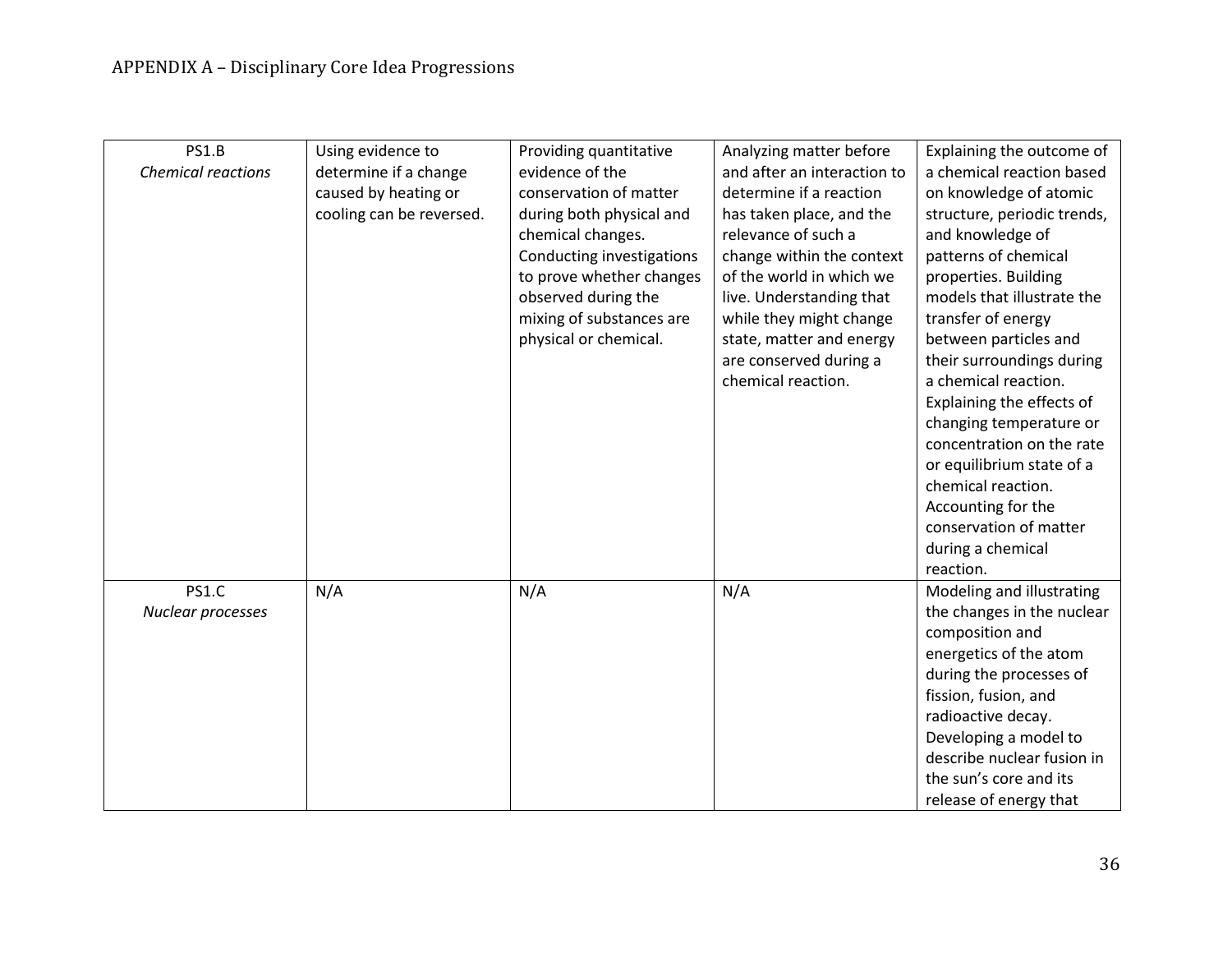|                                |                                                                                                                                                                                                                                        |                                                                                                                                                                                            |                                                                                                                                                                                                                                                                                    | reaches Earth in the form                                                                                                                                                                                                                                                                                                                                                                                                                                                           |
|--------------------------------|----------------------------------------------------------------------------------------------------------------------------------------------------------------------------------------------------------------------------------------|--------------------------------------------------------------------------------------------------------------------------------------------------------------------------------------------|------------------------------------------------------------------------------------------------------------------------------------------------------------------------------------------------------------------------------------------------------------------------------------|-------------------------------------------------------------------------------------------------------------------------------------------------------------------------------------------------------------------------------------------------------------------------------------------------------------------------------------------------------------------------------------------------------------------------------------------------------------------------------------|
|                                |                                                                                                                                                                                                                                        |                                                                                                                                                                                            |                                                                                                                                                                                                                                                                                    | of radiation.                                                                                                                                                                                                                                                                                                                                                                                                                                                                       |
| PS2.A<br>Forces and motion     | Comparing and<br>contrasting the effect of<br>pushes and pulls in various<br>directions and magnitudes<br>on the motion of an<br>object. Designing a<br>solution to influence<br>speed and direction<br>change for various<br>objects. | Using observation and<br>measurement to<br>determine the affect of<br>balanced and unbalanced<br>forces on an objects<br>motion, and to determine<br>its future motion.                    | A change in an objects<br>motion (acceleration)<br>depends on a change in<br>the net force acting on an<br>object and the mass of<br>that object. Applying this,<br>along with Newton's Third<br>Law, can be used to solve<br>a problem involving the<br>collision of two objects. | Analyzing data supporting<br>Newton's second law of<br>motion and Coulomb's<br>Law, and their effects on<br>an objects net force, mass,<br>and acceleration.<br>Supporting the<br>conservation of<br>momentum within a<br>system through<br>mathematical<br>representations. Using this<br>information to design a<br>device that minimizes net<br>force on an object during<br>a collision. Understanding<br>how molecular structure<br>plays a role in each of<br>these concepts. |
| PS2.B<br>Types of interactions | Determining the<br>relationship between<br>pushes/pulls and<br>speed/direction.                                                                                                                                                        | Using scientific ideas to<br>ask questions and conduct<br>investigations about cause<br>and effect relationships<br>pertaining to gravitational,<br>electric and magnetic<br>interactions. | Analyzing and questioning<br>data, arguments, and<br>observations to determine<br>the factors affecting<br>electromagnetic and<br>gravitational interactions.                                                                                                                      | Understanding how to<br>manipulate net force on<br>an object during a<br>collision. Engineering<br>devices that minimize this<br>net force. Mathematically<br>predicting gravitational<br>and electrostatic forces<br>between macroscopic and<br>molecular objects, and<br>evidentially supporting                                                                                                                                                                                  |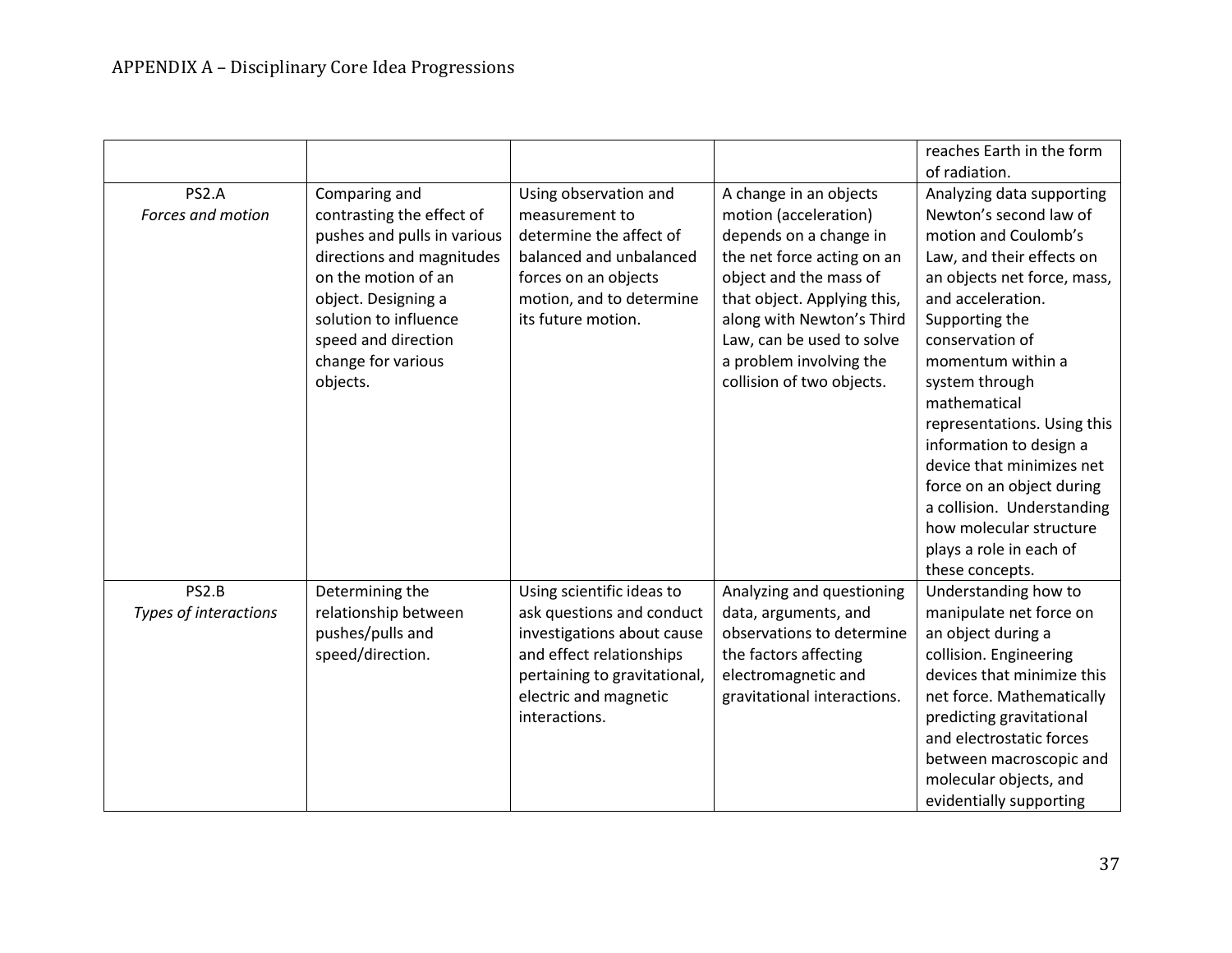|                              |                            |                               |                             | those predictions.                   |
|------------------------------|----------------------------|-------------------------------|-----------------------------|--------------------------------------|
| PS2.C                        | Determining if a design    | N/A                           | N/A                         | Mathematically                       |
| Stability and instability in | solution works as          |                               |                             | supporting the                       |
| physical systems             | intended to change the     |                               |                             | conservation of                      |
|                              | speed or direction of an   |                               |                             | momentum in a system                 |
|                              | object.                    |                               |                             | with no net force.                   |
| PS3.A                        | N/A                        | Defining the relationship     | Describing the impact of    | Defining the relationship            |
| Definitions of energy        |                            | between energy and            | thermal energy on the       | between molecular and                |
|                              |                            | motion, sound, light, heat,   | physical and chemical       | macroscopic energy, and              |
|                              |                            | electricity, and collisions.  | properties of matter.       | utilizing this information           |
|                              |                            |                               | Evaluating the roles and    | to design devices capable            |
|                              |                            |                               | interaction of kinetic and  | of converting energy                 |
|                              |                            |                               | potential energy.           | between various forms.               |
| PS3.B                        | Determining the effects of | Describing energy transfer    | Understanding insulation,   | Utilizing technology to              |
| Conservation of energy       | sunlight on the Earth's    | in various forms (motion,     | conduction, and their role  | model energy transfer,               |
| and energy transfer          | surface. Building a        | sound, light, heat,           | in the transfer of energy.  | and supporting this                  |
|                              | structure that can         | electricity, and collisions). | Engaging in argument        | through experiential                 |
|                              | minimize temperature       |                               | regarding the transfer of   | evidence consistent with             |
|                              | changes resulting from     |                               | energy to or from an        | the $2^{nd}$ Law of                  |
|                              | this interaction.          |                               | object.                     | Thermodynamics.                      |
| PS3.C                        | N/A                        | Understanding the impact      | Describing the              | Modeling the interaction             |
| Relationship between         |                            | of energy transfer on         | relationship of kinetic and | of electric and magnetic             |
| energy and forces            |                            | various forces, and forces    | potential energy.           | fields to illustrate the             |
|                              |                            | on energy transfer.           |                             | resulting force and energy           |
|                              |                            |                               |                             | interactions.                        |
| PS3.D                        | Determining the effects of | Designing a device capable    | N/A                         | Providing evidence of                |
| Energy in chemical           | sunlight on the Earth's    | of converting energy from     |                             | thermal energy transfer              |
| processes and everyday       | surface.                   | one form to another. Use      |                             | according to the 2 <sup>nd</sup> Law |
| life                         |                            | models to describe energy     |                             | of Thermodynamics.                   |
|                              |                            | conversion from sunlight      |                             | Relating energy transfer to          |
|                              |                            | to various functions in       |                             | the transmission and                 |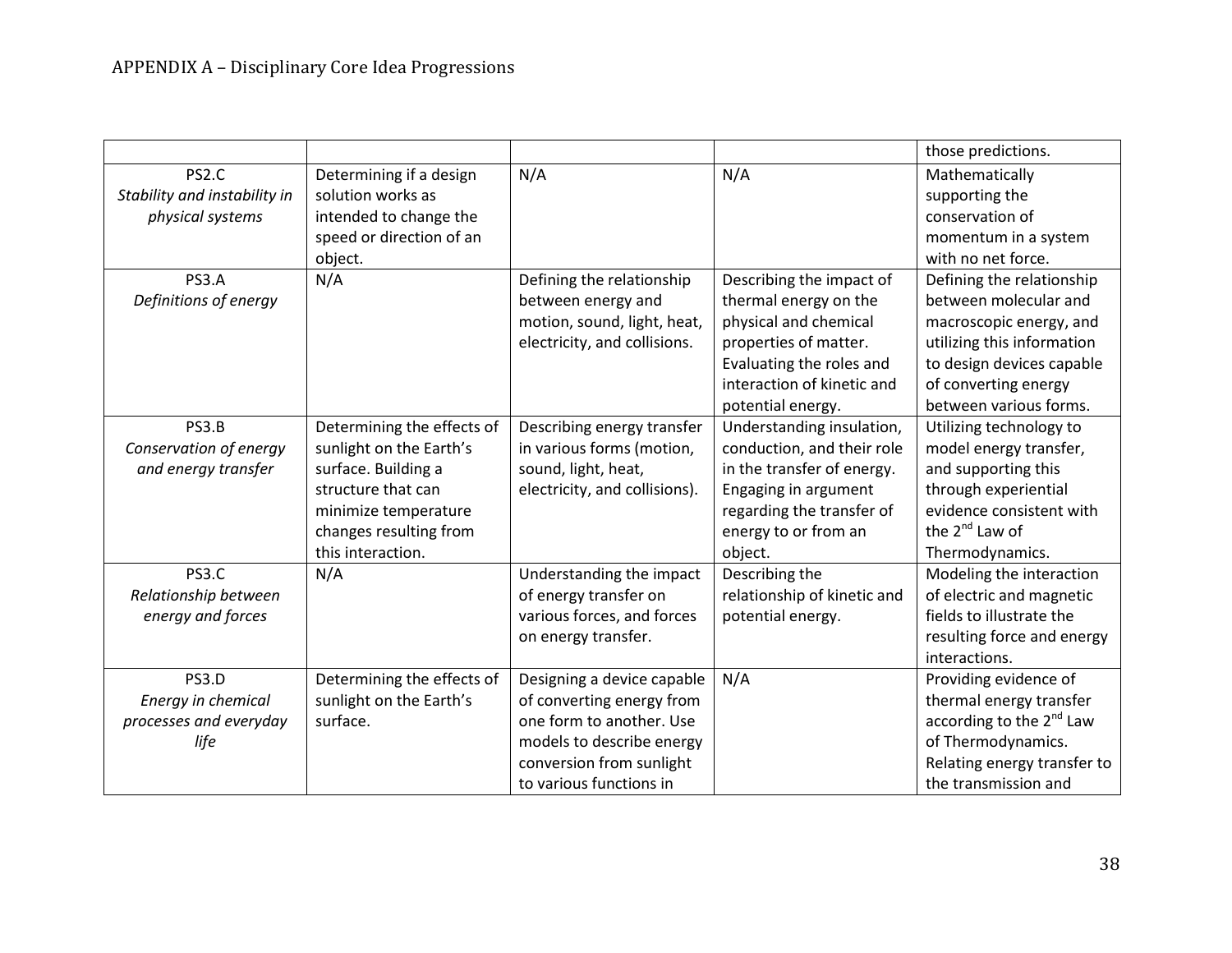|                           |                              | living species.            |                            | capture of information     |
|---------------------------|------------------------------|----------------------------|----------------------------|----------------------------|
|                           |                              |                            |                            | and energy.                |
| PS4.A                     | Investigating the            | Developing a model to      | Using mathematical         | Mathematically             |
| Wave properties           | relationship between         | describe wave and light    | formulas to describe the   | supporting claims          |
|                           | vibrating materials and      | patterns.                  | wave model, and how        | describing wave            |
|                           | sound, vision and light,     |                            | waves are reflected,       | properties in various      |
|                           | and how knowledge of         |                            | absorbed, or transmitted   | media. Evaluating the      |
|                           | these concepts can be        |                            | through various media.     | advantages of digital      |
|                           | used to develop              |                            |                            | transmission and storage   |
|                           | communication devices.       |                            |                            | of information.            |
| PS4.B                     | Determining the effect       | Developing a model to      | Using mathematical         | Describing wave-particle   |
| Electromagnetic radiation | light has on different       | describe radiation (wave)  | formulas to describe       | duality as it pertains to  |
|                           | objects, and using this      | and light patterns.        | electromagnetic radiation, | electromagnetic radiation. |
|                           | information to develop a     |                            | and how it is reflected,   | Evaluating evidence of the |
|                           | device for visual            |                            | absorbed, or transmitted   | effects of radiation on    |
|                           | communication.               |                            | through various media.     | matter.                    |
| PS4.C                     | Utilizing sound and light to | Developing and optimizing  | Comparing and              | Evaluating the process and |
| Information technologies  | develop communication        | multiple pattern solutions | contrasting digitized and  | advantages of digital      |
| and instrumentation       | devices.                     | to information transfer.   | analog signaling.          | transmission, capture, and |
|                           |                              |                            |                            | storage of information.    |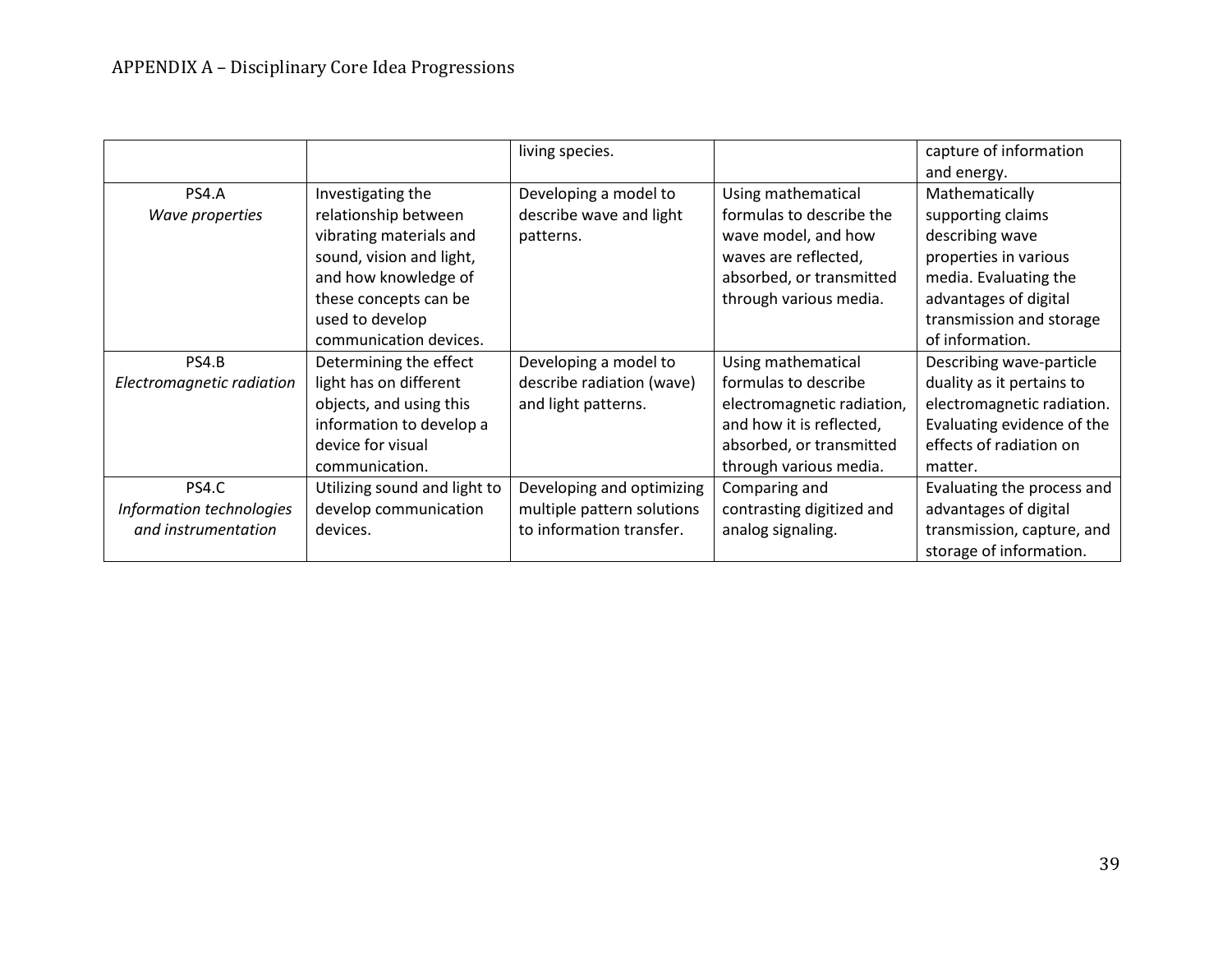# **Life Science Progression**

| <b>DCI</b>              | $K-2$                        | $3 - 5$                    | $6 - 8$                      | $9 - 12$                    |
|-------------------------|------------------------------|----------------------------|------------------------------|-----------------------------|
| <b>LS1.A</b>            | Using plant and animal       | Making an argument         | Investigating the idea that  | Constructing an             |
| Structure and function  | anatomical function to       | about how the structure    | organisms are made of        | explanation, using          |
|                         | design a solution to a       | and function of plant and  | one or more cells, and       | evidence, for how DNA       |
|                         | human problem of growth      | animal anatomy can         | that cells or parts of cells | structure has downstream    |
|                         | and development.             | support growth, behavior,  | may have different           | effects on the structure    |
|                         |                              | and reproduction.          | functions within a larger    | and function of an          |
|                         |                              |                            | system. Supporting the       | organism. Investigating     |
|                         |                              |                            | argument that the body is    | how feedback                |
|                         |                              |                            | comprised of subsystems,     | mechanisms maintain         |
|                         |                              |                            | which are in turn            | homeostasis in an           |
|                         |                              |                            | composed of groups of        | organism.                   |
|                         |                              |                            | cells.                       |                             |
| LS1.B                   | Describing patterns of       | Developing models to       | Using empirical evidence     | Developing a model to       |
| Growth and development  | survival for plants and      | describe both common       | and reasoning to explain     | explain the hierarchy of    |
| of organisms            | animals, and their           | and unique life cycle      | characteristics and          | interacting systems and     |
|                         | assistance in the survival   | processes in different     | behaviors of organisms,      | functions within            |
|                         | of offspring.                | organisms.                 | and how they might           | multicellular organisms.    |
|                         |                              |                            | influence reproduction.      | Illustrating the role of    |
|                         |                              |                            | <b>Explaining how</b>        | mitosis and differentiation |
|                         |                              |                            | environmental and            | in producing and            |
|                         |                              |                            | genetic factors might        | maintaining complex         |
|                         |                              |                            | influence the growth of      | organisms.                  |
|                         |                              |                            | organisms.                   |                             |
| <b>LS1.C</b>            | Explaining the life cycle of | Using evidence to describe | Constructing a scientific    | <b>Illustrating how</b>     |
| Organization for matter | different organisms within   | how plants get the         | explanation for the role of  | photosynthesis transforms   |
| and energy flow in      | an ecosystem.                | materials they need to     | photosynthesis in the        | light energy into stored    |
| organisms               |                              | survive from air and       | cycling of matter and flow   | chemical energy.            |
|                         |                              | water. Developing a        | of energy into and out of    | Constructing and revising   |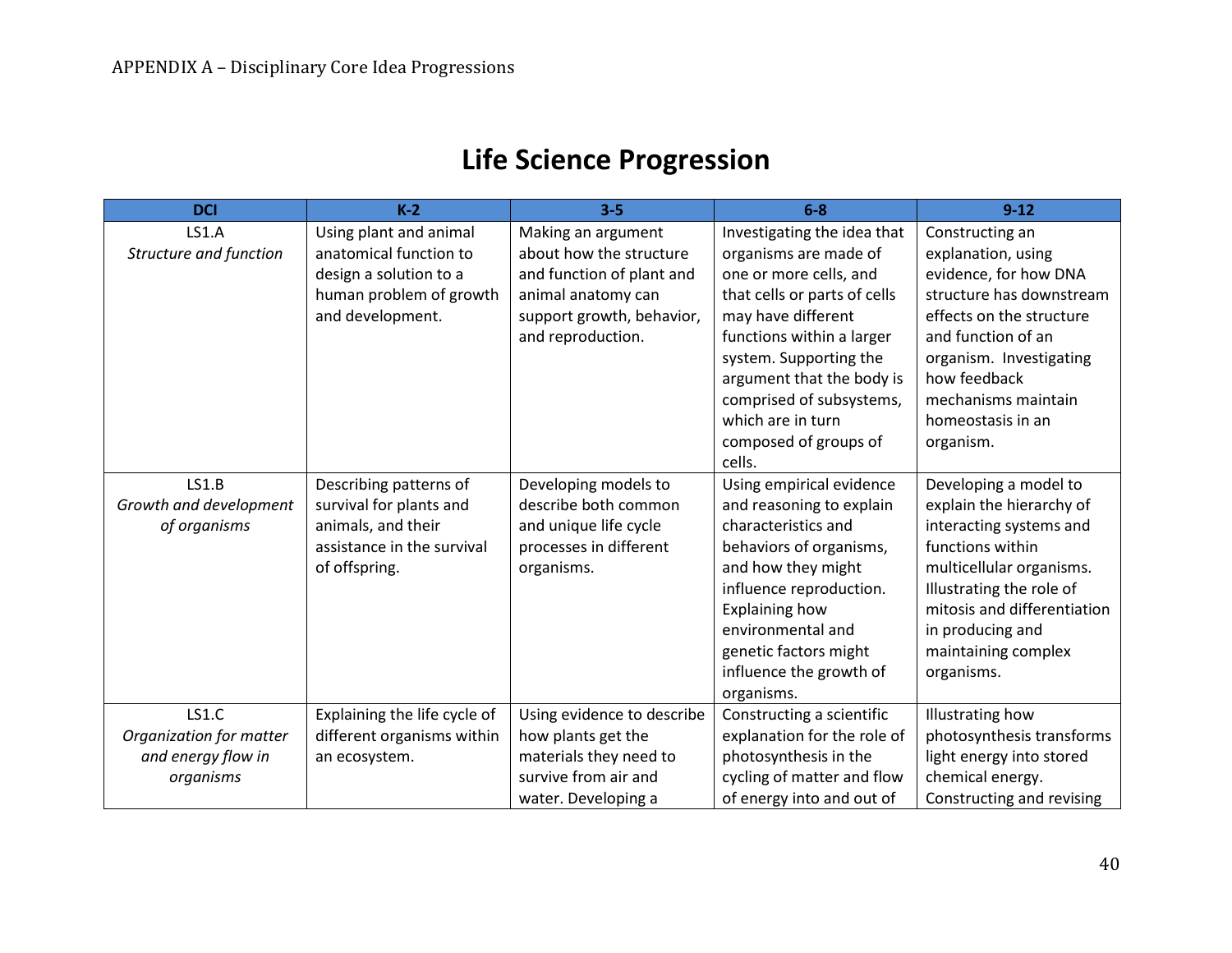| <b>LS1.D</b>                                                      | N/A                                                                                                                                                        | model to show how<br>matter and energy can be<br>transferred through<br>different participants<br>within an ecosystem.<br>Modeling and describing | organisms. Modeling how<br>food can be digested and<br>processed through<br>chemical reactions,<br>forming new molecules to<br>support matter and<br>energy transfer in an<br>organism.<br>N/A                          | an explanation for how<br>elements from non-living<br>sources can combine to<br>form organic molecules,<br>and how cellular<br>respiration plays a crucial<br>role in the energy transfer<br>that accompanies this<br>process.<br>Explain the role of |
|-------------------------------------------------------------------|------------------------------------------------------------------------------------------------------------------------------------------------------------|---------------------------------------------------------------------------------------------------------------------------------------------------|-------------------------------------------------------------------------------------------------------------------------------------------------------------------------------------------------------------------------|-------------------------------------------------------------------------------------------------------------------------------------------------------------------------------------------------------------------------------------------------------|
| Information processing                                            |                                                                                                                                                            | the processing of the five<br>senses to the brain to<br>support survival, growth,<br>behavior, and<br>reproduction.                               |                                                                                                                                                                                                                         | information processing<br>within the context of<br>anatomical structure and<br>function.                                                                                                                                                              |
| LS2.A<br>Interdependent<br>relationships in<br>ecosystems         | Determining if plants need<br>sunlight and water to<br>grow. Explaining the role<br>of animals in the<br>dispersion of seeds and<br>pollination in plants. | Making arguments about<br>how some animals form<br>groups to help members<br>survive.                                                             | Describing the effects of<br>resource availability on<br>organisms and groups of<br>organisms within an<br>ecosystem. Recognizing<br>patterns of interactions<br>among organisms across<br>multiple ecosystems.         | Supporting and revising<br>explanations about factors<br>affecting populations in<br>ecosystems.                                                                                                                                                      |
| LS2.B<br>Cycles of matter and<br>energy transfer in<br>ecosystems | N/A                                                                                                                                                        | Developing a model to<br>show how matter and<br>energy can be transferred<br>through different<br>participants within an<br>ecosystem.            | Modeling the cycling of<br>matter and energy among<br>living and nonliving parts<br>of an ecosystem.<br>Constructing a scientific<br>explanation for the role of<br>photosynthesis in the<br>cycling of matter and flow | Constructing an<br>explanation for the cycling<br>of matter and flow of<br>energy under aerobic and<br>anaerobic conditions, and<br>among organisms in an<br>ecosystem. Quantitatively<br>illustrate the role of                                      |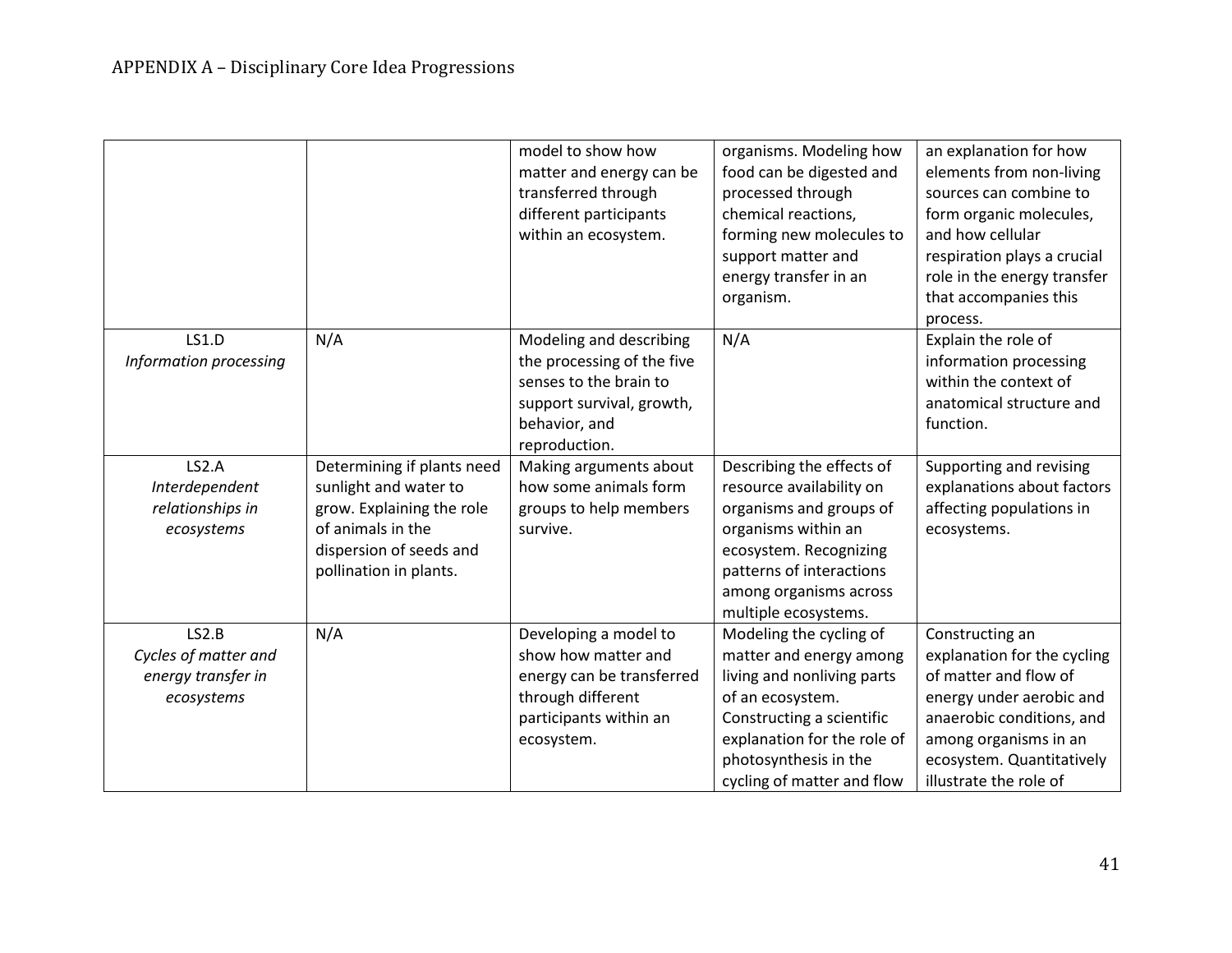|                             |                              |                             | of energy into and out of<br>organisms. | photosynthesis and<br>cellular respiration in the |
|-----------------------------|------------------------------|-----------------------------|-----------------------------------------|---------------------------------------------------|
|                             |                              |                             |                                         | cycling of carbon.                                |
| LS2.C                       | N/A                          | Using evidence and          | Explaining why changes to               | Computationally modeling                          |
| Ecosystem dynamics,         |                              | reasoning to describe how   | physical or biological                  | how factors can affect the                        |
| functioning, and resilience |                              | certain characteristics of  | components of an                        | carrying capacity of                              |
|                             |                              | the same species and        | ecosystem affect its                    | ecosystems at different                           |
|                             |                              | different species within an | population. Evaluating                  | scales. Evaluating claims                         |
|                             |                              | ecosystem may provide       | competing design                        | and evidence that                                 |
|                             |                              | advantages in survival,     | solutions for maintaining               | ecosystems maintain                               |
|                             |                              | mating, and reproduction.   | ecosystem services.                     | relative homeostasis, but                         |
|                             |                              |                             |                                         | can be altered as the                             |
|                             |                              |                             |                                         | result of changing                                |
|                             |                              |                             |                                         | conditions.                                       |
| LS2.D                       | N/A                          | Making arguments about      | Explaining patterns of                  | Examining evidence of                             |
| Social interactions and     |                              | how some animals form       | interactions among                      | group behavior and its                            |
| group behavior              |                              | groups to help members      | organisms across multiple               | influence on survival and                         |
|                             |                              | survive.                    | ecosystems.                             | reproduction.                                     |
| <b>LS3.A</b>                | Explaining, using evidence,  | Using data to provide       | Using a model to describe               | Asking questions to clarify                       |
| Inheritance of traits       | how plants and animals       | evidence of inherited       | why asexual organisms                   | the role of DNA and                               |
|                             | are both similar and         | traits in plants and        | share identical genetic                 | chromosomes in coding                             |
|                             | dissimilar to their parents. | animals.                    | information with their                  | for the inheritance of                            |
|                             |                              |                             | parents and sexual                      | traits. Using statistical                         |
|                             |                              |                             | organisms do not.                       | data to explain how                               |
|                             |                              |                             |                                         | organisms with an                                 |
|                             |                              |                             |                                         | advantageous and                                  |
|                             |                              |                             |                                         | inheritable trait tend to                         |
|                             |                              |                             |                                         | increase in proportion to                         |
|                             |                              |                             |                                         | organisms lacking this                            |
|                             |                              |                             |                                         | trait.                                            |
| LS3.B                       | Explaining, using evidence,  | Using data to provide       | Using a model to describe               | Making and defending                              |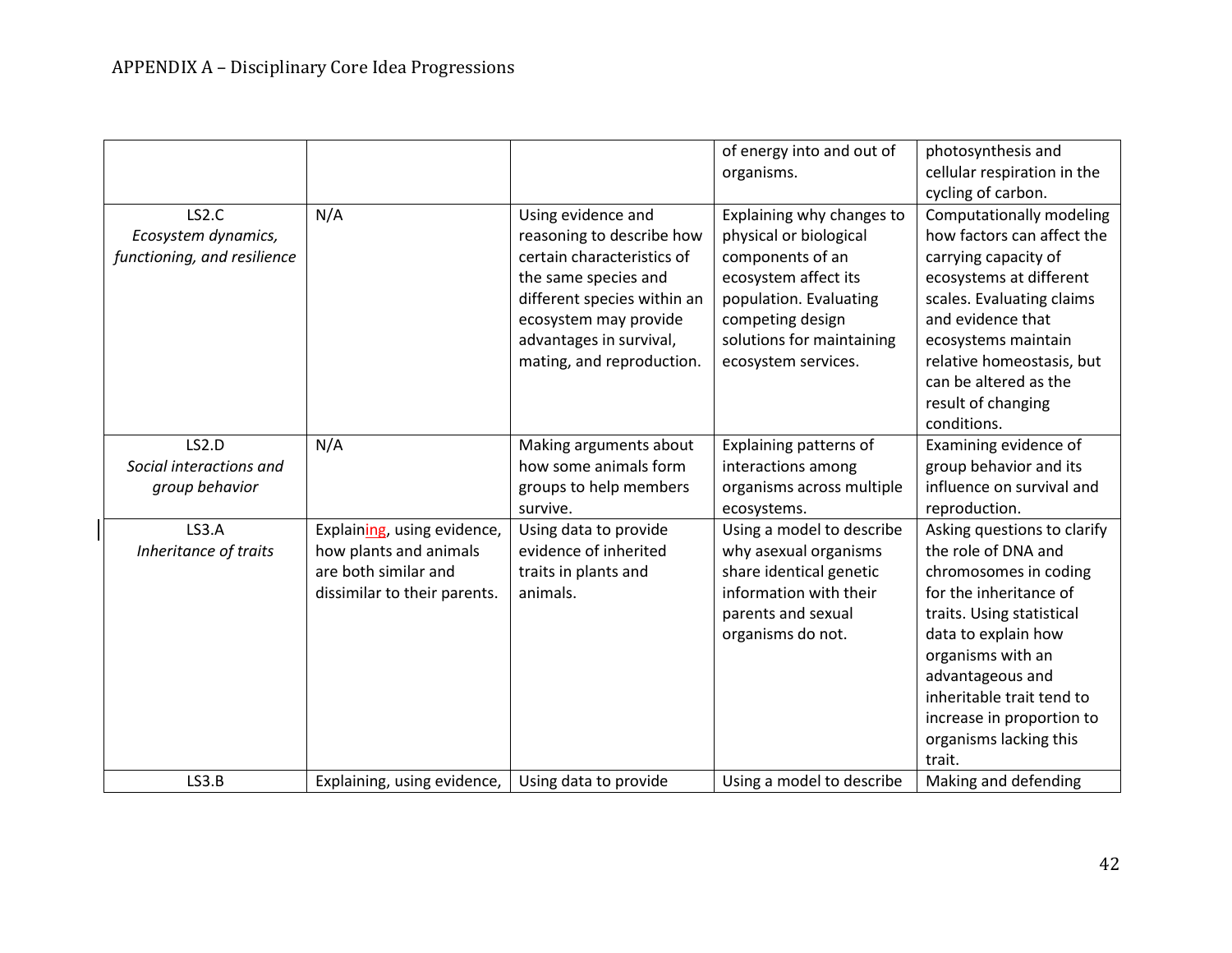| Variation of traits      | how plants and animals<br>are both similar and<br>dissimilar to their parents. | evidence of variable traits<br>in plants and animals.<br>Understanding that traits<br>can be influenced by both<br>inheritance and<br>environment. | how genetic mutations<br>have downstream effects<br>in the function of<br>organisms. | claims regarding how<br>genetic variations can<br>result from a number of<br>factors. |
|--------------------------|--------------------------------------------------------------------------------|----------------------------------------------------------------------------------------------------------------------------------------------------|--------------------------------------------------------------------------------------|---------------------------------------------------------------------------------------|
| LS4.A                    | Making observations                                                            | Analyzing data to describe                                                                                                                         | Examining the fossil                                                                 | Examining the passing of                                                              |
| Evidence of common       | about plant and animal                                                         | organisms and                                                                                                                                      | record as documentation                                                              | traits from parents to                                                                |
| ancestry and diversity   | similarities and diversity in                                                  | environments that existed                                                                                                                          | of diversity and                                                                     | offspring, and across                                                                 |
|                          | different habitats.                                                            | long ago.                                                                                                                                          | commonality over the                                                                 | populations over time.                                                                |
|                          |                                                                                |                                                                                                                                                    | history of life on Earth,                                                            | Communicating this                                                                    |
|                          |                                                                                |                                                                                                                                                    | and how those similarities                                                           | information through                                                                   |
|                          |                                                                                |                                                                                                                                                    | and differences can infer                                                            | multiple lines of empirical                                                           |
|                          |                                                                                |                                                                                                                                                    | evolutionary relationships.                                                          | evidence.                                                                             |
| LS4.B                    | N/A                                                                            | Using evidence and                                                                                                                                 | Using evidence to explain                                                            | Providing evidence of                                                                 |
| <b>Natural selection</b> |                                                                                | reasoning to describe how                                                                                                                          | how genetic variations of                                                            | evolution and the factors                                                             |
|                          |                                                                                | certain characteristics of                                                                                                                         | traits can increase some                                                             | that drive this process.                                                              |
|                          |                                                                                | the same species may                                                                                                                               | individuals' probability of                                                          | Using statistical data to                                                             |
|                          |                                                                                | provide advantages in                                                                                                                              | survival and reproduction                                                            | explain how organisms                                                                 |
|                          |                                                                                | survival, mating, and                                                                                                                              | in a specific environment.                                                           | with an advantageous and                                                              |
|                          |                                                                                | reproduction.                                                                                                                                      | <b>Explaining how natural</b>                                                        | inheritable trait tend to                                                             |
|                          |                                                                                |                                                                                                                                                    | non-natural influences can                                                           | increase in proportion to                                                             |
|                          |                                                                                |                                                                                                                                                    | alter this process.                                                                  | organisms lacking this                                                                |
|                          |                                                                                |                                                                                                                                                    |                                                                                      | trait.                                                                                |
| <b>LS4.C</b>             | N/A                                                                            | Explaining the impact that                                                                                                                         | Supporting the claim that                                                            | Using statistical evidence                                                            |
| Adaptation               |                                                                                | habitat, genetic                                                                                                                                   | natural selection can lead                                                           | and probability to explain                                                            |
|                          |                                                                                | inheritance, and ability to                                                                                                                        | to increases or decreases                                                            | the variation, distribution,                                                          |
|                          |                                                                                | adapt can have on an                                                                                                                               | in specific traits over time.                                                        | and expression of traits                                                              |
|                          |                                                                                | organism's chances of                                                                                                                              | Explaining the impact that                                                           | over time in a population.                                                            |
|                          |                                                                                | survival. Understanding                                                                                                                            | habitat, genetic                                                                     | Providing evidence of the                                                             |
|                          |                                                                                | that plants and animals                                                                                                                            | inheritance, and ability to                                                          | factors that drive this                                                               |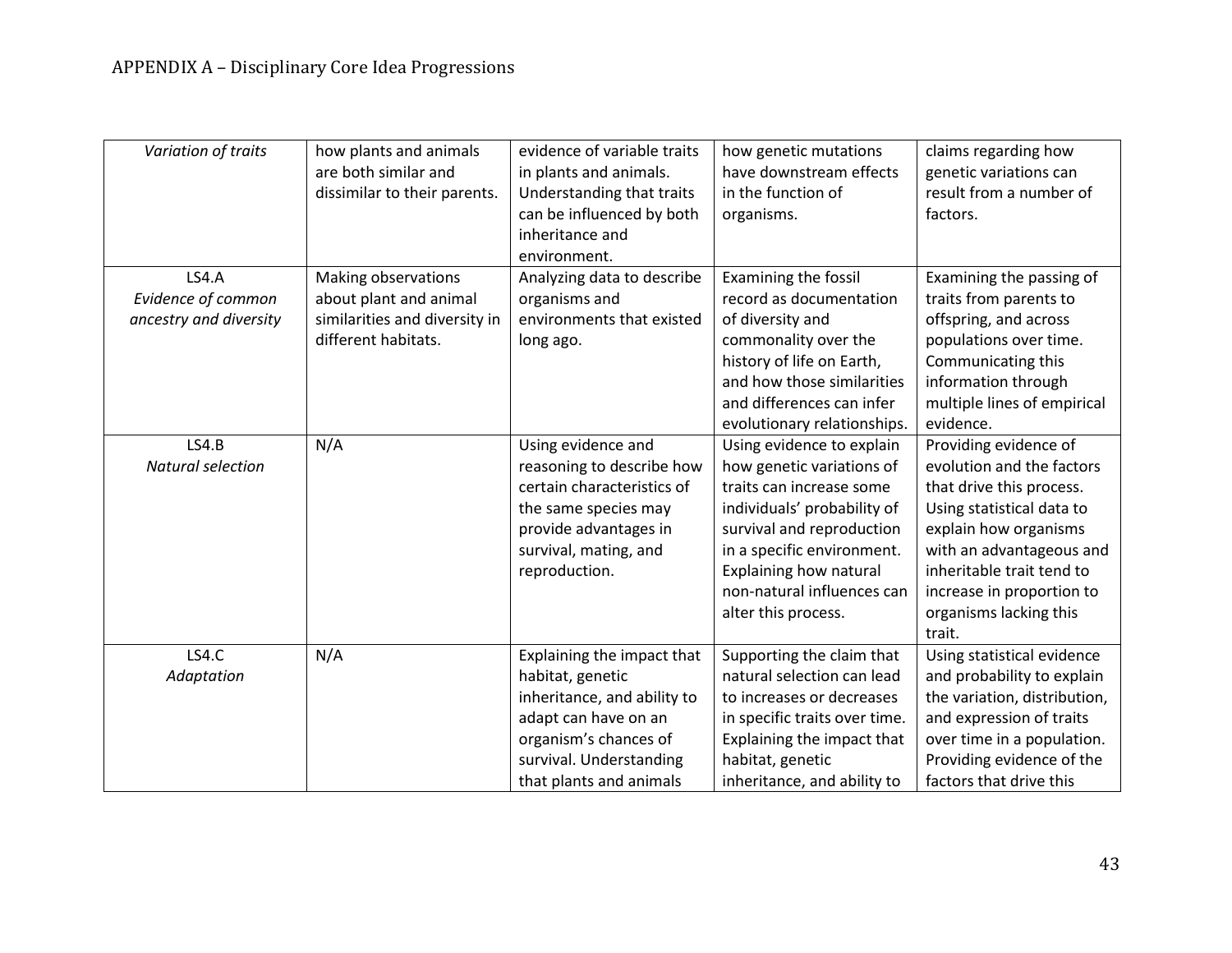|                                         |                                                                                                                       | might change as a result<br>of changes in the<br>environment.                                                     | adapt can have on an<br>organism's chances of<br>survival, growth, and<br>reproduction.                                                                                                                                       | process, and how natural<br>selection and changing<br>environments lead to the<br>adaptation, emergence,<br>and extinction of<br>populations.                                                                                                                                       |
|-----------------------------------------|-----------------------------------------------------------------------------------------------------------------------|-------------------------------------------------------------------------------------------------------------------|-------------------------------------------------------------------------------------------------------------------------------------------------------------------------------------------------------------------------------|-------------------------------------------------------------------------------------------------------------------------------------------------------------------------------------------------------------------------------------------------------------------------------------|
| LS4.D<br><b>Biodiversity and humans</b> | Describing similarities and<br>differences in different<br>organisms of the same<br>species and different<br>species. | Explaining why different<br>members of the same<br>species might have similar<br>or different<br>characteristics. | Describing how human<br>influence and<br>technologies can influence<br>the inheritance of specific<br>traits over time.<br>Developing competing<br>design solutions for<br>maintaining biodiversity in<br>a given population. | Designing, evaluating, and<br>optimizing solutions for<br>minimizing the impact of<br>human activity on the<br>environment and<br>biodiversity.<br>Mathematically<br>representing natural and<br>non-natural (human)<br>factors that affect<br>biodiversity within an<br>ecosystem. |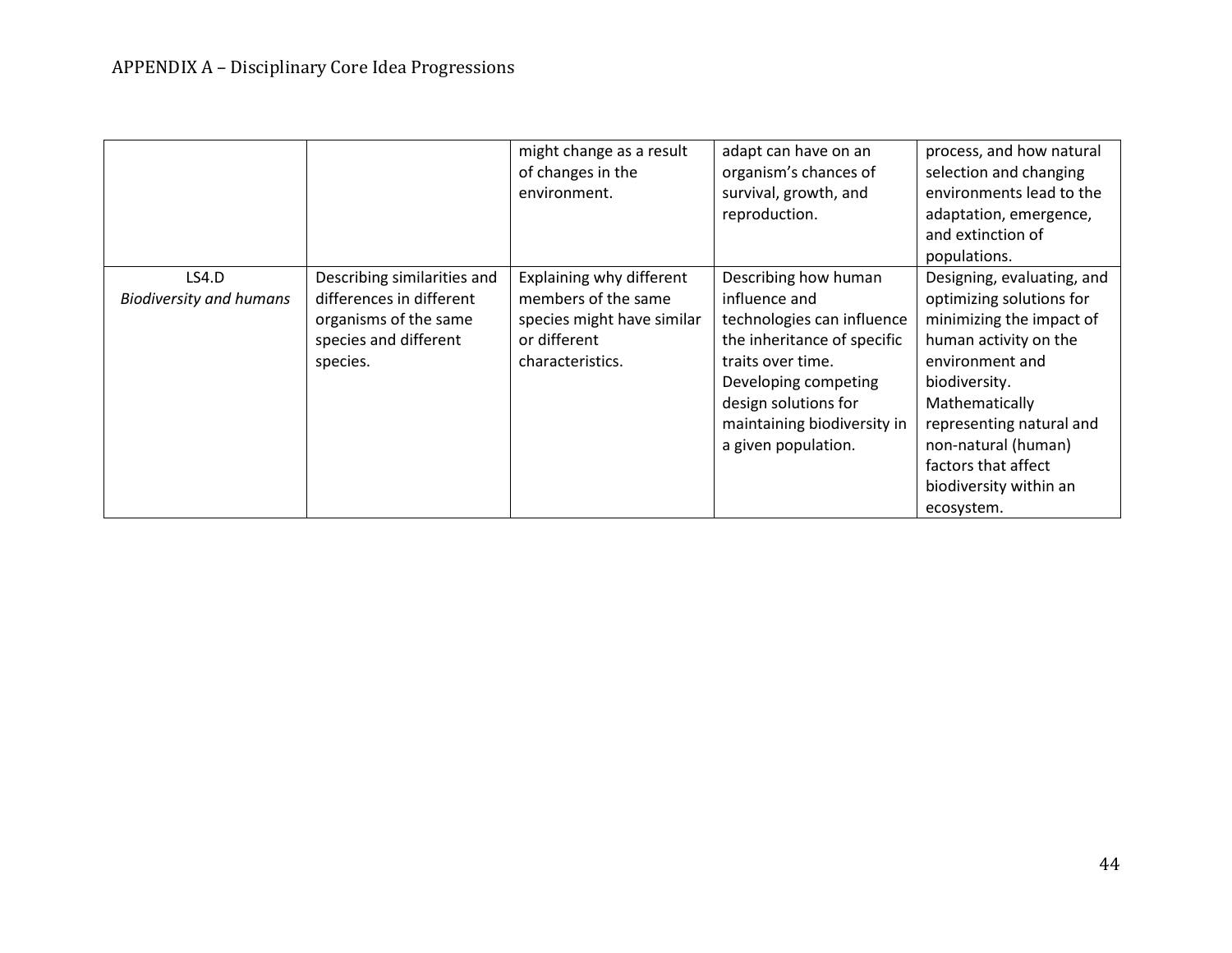## **Earth and Space Science Progression**

| <b>DCI</b>                            | $K-2$                                                                                                                                                                | $3 - 5$                                                                                                                                                 | $6-8$                                                                                               | $9 - 12$                                                                                                                                                                                                                                                   |
|---------------------------------------|----------------------------------------------------------------------------------------------------------------------------------------------------------------------|---------------------------------------------------------------------------------------------------------------------------------------------------------|-----------------------------------------------------------------------------------------------------|------------------------------------------------------------------------------------------------------------------------------------------------------------------------------------------------------------------------------------------------------------|
| ESS1.A<br>The universe and its stars  | Predicting patterns found<br>in the sun, moon, and<br>stars.                                                                                                         | Supporting the argument<br>that distance from the<br>Earth plays a role in the<br>brightness of the sun and<br>other stars.                             | Modeling the Earth-sun-<br>moon system to describe<br>the repetition of patterns<br>in each.        | Using astronomical<br>evidence to construct an<br>explanation of the Big<br>Bang Theory. Explaining<br>through scientific ideas<br>how stars can produce<br>elements.                                                                                      |
| ESS1.B<br>Earth and the solar system  | Relating the movement of<br>Earth in comparison to the<br>patterns of the sun, moon,<br>and stars, as well as the<br>amount of daylight during<br>different seasons. | Using graphical data to<br>reveal changing patterns<br>in the length of shadows,<br>day and night, and the<br>appearance of the night<br>sky over time. | Explaining how gravity<br>plays a role in the motions<br>of galaxies and our solar<br>system.       | Explaining how energy,<br>resulting from fusion<br>reactions in the sun's core,<br>can travel to Earth in the<br>form of radiation. Using<br>mathematical and<br>computational<br>representations to predict<br>interplanetary motion.                     |
| ESS1.C<br>The history of planet Earth | Garnering the ability to<br>describe changes on Earth<br>that occur quickly or<br>slowly.                                                                            | Utilizing patterns in rock<br>formations and fossils to<br>describe changes in the<br>Earth over time.                                                  | Using data to scale<br>measurements and<br>properties within the<br>context of our solar<br>system. | Determining the age of<br>crustal rocks by examining<br>past and current<br>movements of the Earth's<br>crust in the context of<br>plate tectonics. Applying<br>scientific reasoning and<br>planetary evidence to<br>account for Earth's early<br>history. |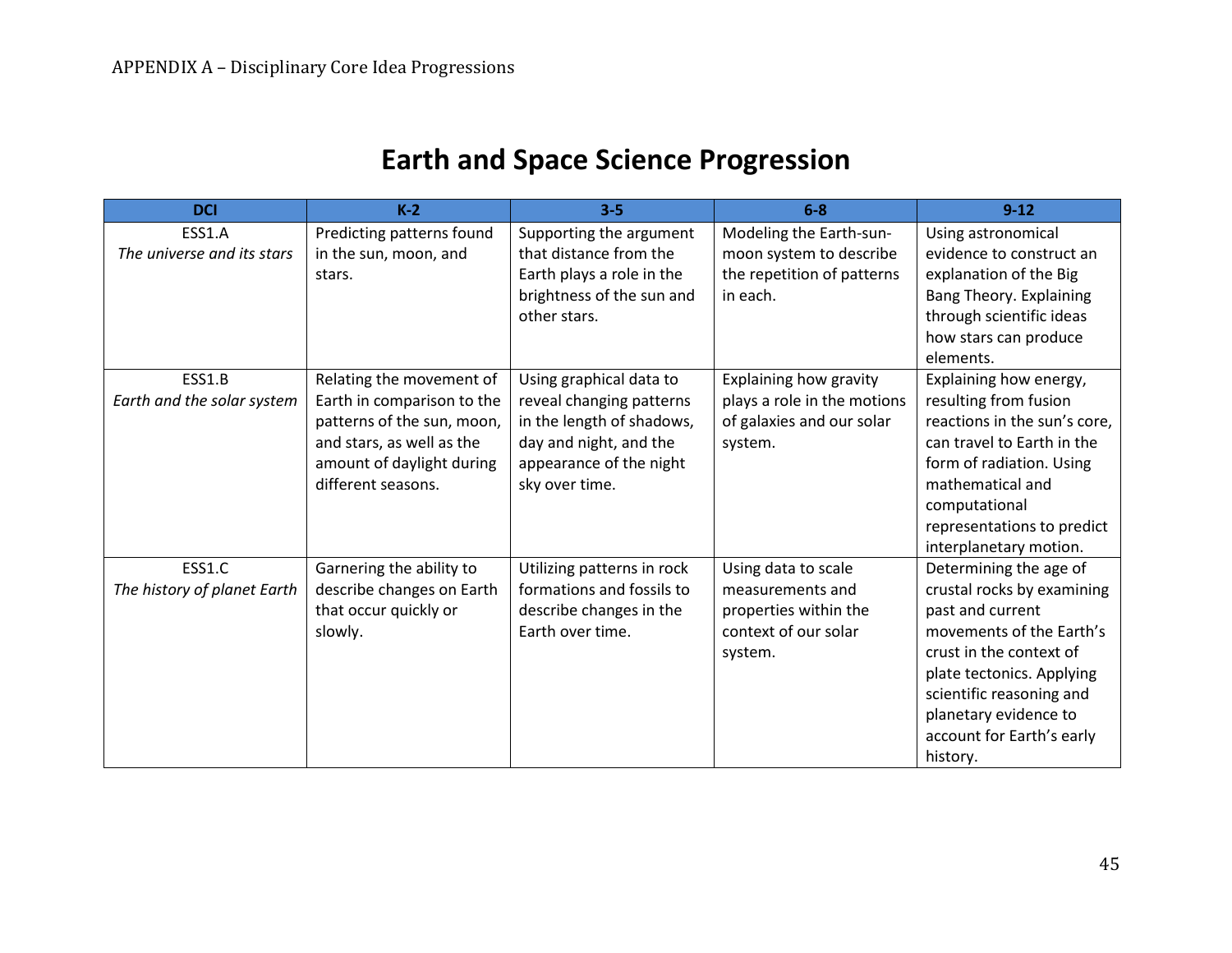| ESS2.A                     | Providing multiple         | Making observations and     | Modeling the Earth's        | Analyzing geoscience data  |
|----------------------------|----------------------------|-----------------------------|-----------------------------|----------------------------|
| Earth materials and        | solutions to slowing or    | collecting data as evidence | materials cycle and the     | to explain changing        |
| systems                    | preventing land changes    | of weathering or erosion.   | energy that drives those    | feedback and responsive    |
|                            | that result from the       | Describing the interaction  | processes.                  | processes in the Earth's   |
|                            | movement of wind or        | of the geosphere,           |                             | systems. Describing the    |
|                            | water.                     | biosphere, hydrosphere,     |                             | role of system changes on  |
|                            |                            | and/or atmosphere.          |                             | regional climates.         |
| ESS2.B                     | Modeling different shapes  | Analyzing and interpreting  | Explaining changes in the   | Using plate tectonics as   |
| Plate tectonics and large- | and kinds of land and      | data from Earth maps to     | Earth's surface over time   | evidence to explain the    |
| scale system interactions  | water in a given area.     | describe physical patterns  | based on evidence of        | ages of crustal rocks.     |
|                            |                            | and features on the         | geoscience processes.       |                            |
|                            |                            | Earth's surface.            | Using the distribution of   |                            |
|                            |                            |                             | fossils, rocks, continents, |                            |
|                            |                            |                             | and the sea floor to        |                            |
|                            |                            |                             | provide evidence of plate   |                            |
|                            |                            |                             | motion.                     |                            |
| ESS2.C                     | Identifying where water is | Using data to describe      | Modeling the water cycle    | Investigating the role of  |
| The roles of water in      | found on Earth and that it | water distribution on the   | based on evidence of        | water on the Earth's       |
| Earth's surface processes  | can take on various        | Earth's surface, as well as | energy transfer from the    | materials and surface      |
|                            | physical states.           | its role in erosion and     | sun and gravity.            | processes.                 |
|                            |                            | weathering.                 |                             |                            |
| ESS2.D                     | Sharing observations of    | Using data to describe      | Collecting and interpreting | Explaining climate changes |
| Weather and climate        | local weather conditions   | weather patterns during     | evidence of air movement    | using evidence of energy   |
|                            | over an extended period    | specific seasons, and in    | and its impact on weather   | transfer into and out of   |
|                            | of time, including how to  | specific climates           | conditions. Using a model   | the Earth's systems.       |
|                            | predict and respond to     | throughout the world.       | of the heating and          |                            |
|                            | severe weather.            |                             | rotation of the Earth to    |                            |
|                            |                            |                             | describe atmospheric and    |                            |
|                            |                            |                             | oceanic currents, as well   |                            |
|                            |                            |                             | as regional climates.       |                            |
| ESS2.E                     |                            | Using fossils as evidence   | N/A                         |                            |
|                            | Engaging in argument       |                             |                             | Describing the cycling of  |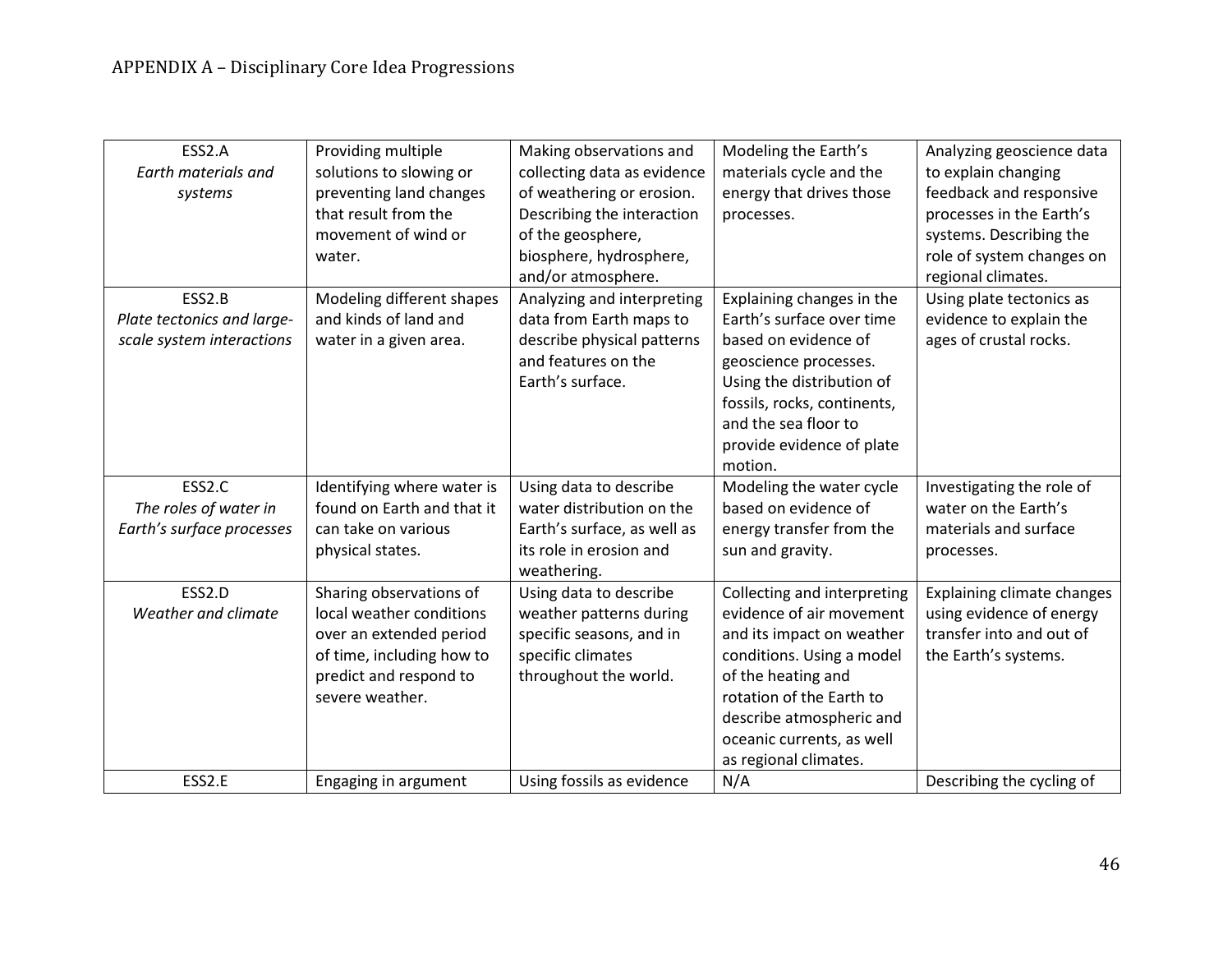| Biogeology                  | about the ability of plants<br>and animals to change the<br>environment to meet their<br>needs.            | to support changes in the<br>Earth's landscape over<br>time.                                                        |                                                                                                                            | matter by thermal<br>convection.                                                                                                                                                                                                                                                                                                                      |
|-----------------------------|------------------------------------------------------------------------------------------------------------|---------------------------------------------------------------------------------------------------------------------|----------------------------------------------------------------------------------------------------------------------------|-------------------------------------------------------------------------------------------------------------------------------------------------------------------------------------------------------------------------------------------------------------------------------------------------------------------------------------------------------|
| ESS3.A<br>Natural resources | Understanding the<br>relationship between<br>living organisms and the<br>natural resources around<br>them. | Using data and<br>observations to describe<br>how energy and fuel are<br>derived from Earth's<br>natural resources. | Using evidence to describe<br>the uneven distribution of<br>natural resources that<br>result from geoscience<br>processes. | <b>Evaluating competing</b><br>positions for the<br>development and<br>consumption of energy<br>and natural resources<br>based on a cost-benefit<br>ratio and its impact on<br>sustainability, human<br>populations, and<br>biodiversity. Explaining<br>the impact that scarce<br>availability of natural<br>resources can have on<br>human activity. |
| ESS3.B                      | Discussing severe weather                                                                                  | Providing a design                                                                                                  | Analyzing and interpreting                                                                                                 | Explaining the impact that                                                                                                                                                                                                                                                                                                                            |
| Natural hazards             | patterns.                                                                                                  | solution that protects                                                                                              | data on natural hazards to                                                                                                 | occurrences of natural                                                                                                                                                                                                                                                                                                                                |
|                             |                                                                                                            | against severe weather-                                                                                             | forecast catastrophic                                                                                                      | hazards can have on                                                                                                                                                                                                                                                                                                                                   |
|                             |                                                                                                            | related hazards.                                                                                                    | events and to develop                                                                                                      | human activity.                                                                                                                                                                                                                                                                                                                                       |
|                             |                                                                                                            |                                                                                                                     | technologies that diminish<br>their effects.                                                                               |                                                                                                                                                                                                                                                                                                                                                       |
| ESS3.C                      | Using evidence to discuss                                                                                  | Generating and comparing                                                                                            | Applying scientific                                                                                                        | Optimizing technological                                                                                                                                                                                                                                                                                                                              |
| Human impacts on Earth      | the impact of humans on a                                                                                  | multiple solutions to                                                                                               | principles to design                                                                                                       | solutions that reduce the                                                                                                                                                                                                                                                                                                                             |
| systems                     | changing environment and                                                                                   | minimize the impact of                                                                                              | methods of monitoring                                                                                                      | impact of human activity                                                                                                                                                                                                                                                                                                                              |
|                             | ecosystem. Discussing                                                                                      | the Earth's natural                                                                                                 | and minimizing human                                                                                                       | on Earth systems. Using                                                                                                                                                                                                                                                                                                                               |
|                             | potential solutions to                                                                                     | processes on humans.                                                                                                | impact on the                                                                                                              | computational models to                                                                                                                                                                                                                                                                                                                               |
|                             | minimizing this impact.                                                                                    | Combining information                                                                                               | environment.                                                                                                               | illustrate how our                                                                                                                                                                                                                                                                                                                                    |
|                             |                                                                                                            | about how communities                                                                                               | Constructing arguments                                                                                                     | relationship with Earth                                                                                                                                                                                                                                                                                                                               |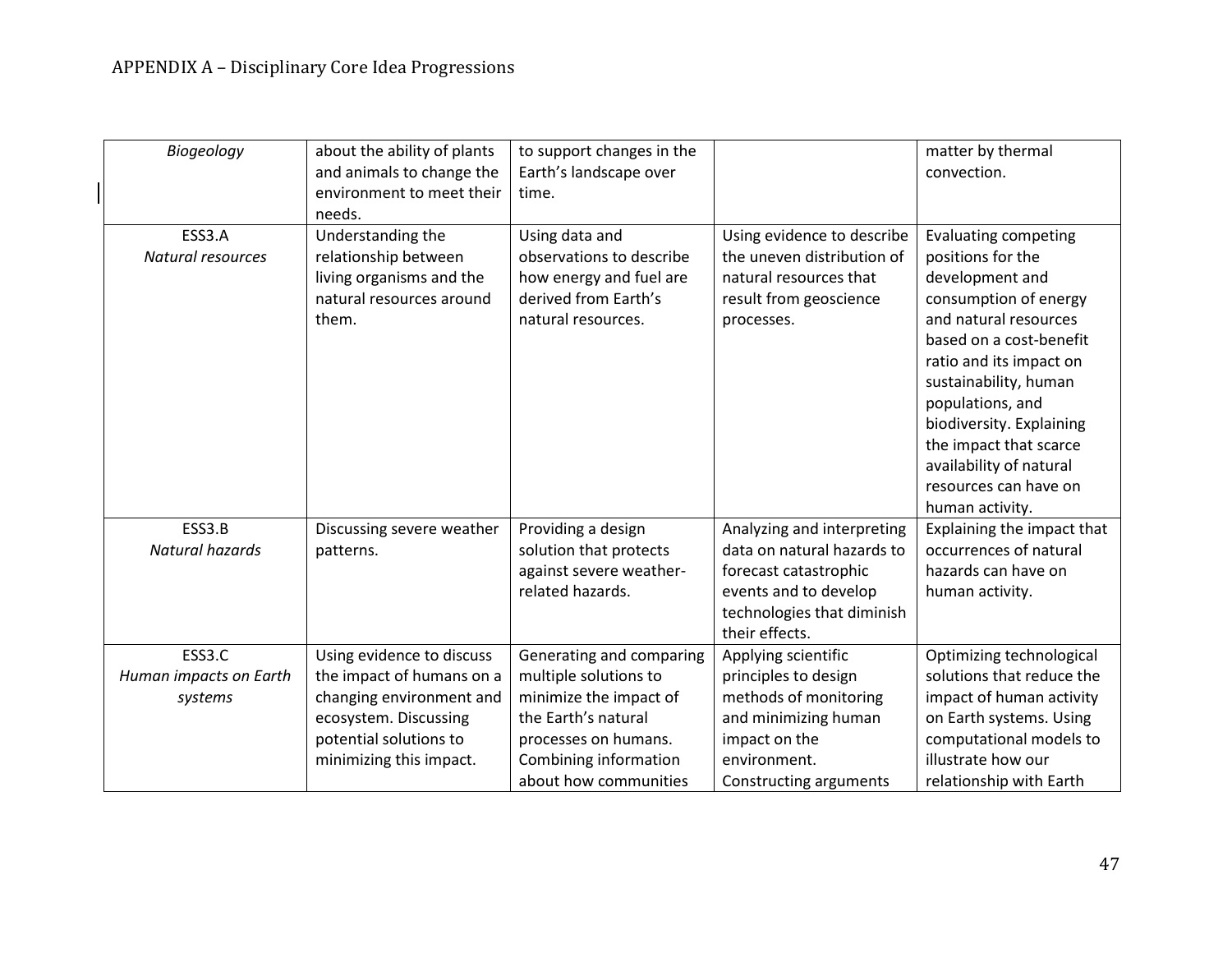|                       |     | use science to protect the | supported by evidence for | systems is changing due to |
|-----------------------|-----|----------------------------|---------------------------|----------------------------|
|                       |     | Earth's resources and      | how the human             | human activity.            |
|                       |     | environment.               | population has impacted   |                            |
|                       |     |                            | the consumption of        |                            |
|                       |     |                            | natural resources and     |                            |
|                       |     |                            | impacted Earth's systems  |                            |
| ESS3.D                | N/A | N/A                        | Asking questions and      | Explaining the impact that |
| Global climate change |     |                            | providing clarifying      | climate change can have    |
|                       |     |                            | statements about the      | on human activity.         |
|                       |     |                            | factors that have caused  | Analyzing data of global   |
|                       |     |                            | changes in global         | climate models in order to |
|                       |     |                            | temperatures and          | forecast future climate    |
|                       |     |                            | climates over the past    | changes.                   |
|                       |     |                            | century.                  |                            |